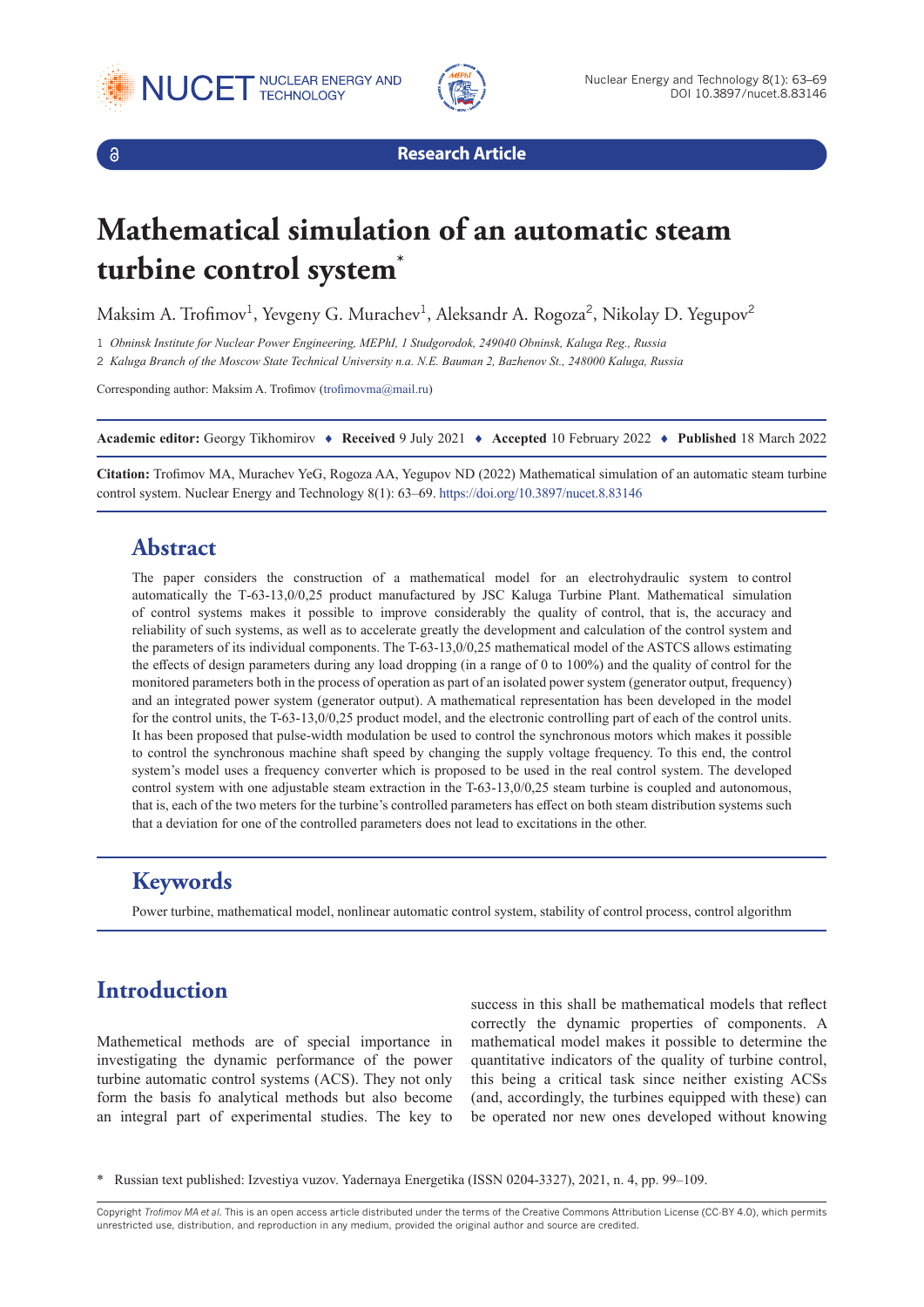these quality indicators. Mathematical simulation allows improving significantly the quality of control, that is, the accuracy and reliability of such systems, as well as speeding up greatly the development and analysis of the ACS and some of its components. The level of the model complexity shall not preferably exceed that required for the given type of studies. To build a model, the researcher always keeps in mind the objectives pursued, taking into account only those facts that are of most importance for achieving these objectives. Any model is not therefore identical to the original object and is, thus, incomplete since it is only the facts the researcher believes to be most important that are taken into account in the model construction process.

The mathematical model of the turbine control system is important for identifying at the design development stage the influence of such design parameters of the ACS actuators as the servomotor time constants, cutoff slide valve port areas and other components on the quality of transients, as well as for

- testing the stability of the turbine generator control process; and
- exploring the dynamic qualities of the control system during load sheddings (dynamic overshoots for the control system links, transient duration, etc.).

The objectives at hand allow estimating the ACS operation efficiency and the system reliability in conditions of long-term operation.

#### **Construction of the mathematical model for the T-63-13,0/0,25 turbine control system**

In the overwhelming majority of cases, steam turbines (ST) are used in power engineering as primary motors to drive synchronous generators. Since no generated electricity is accumulated anywhere in the grid, electricity generation shall at any time correspond to consumption. The criterion for this correspondence is the persistance of the grid frequency, a parameter the value of which in a steadystate mode is the same for any grid point. The rated power value of the grid frequency in Russia is equal to 50 Hz and shall be maintained with high accuracy (T-63-13.0/0.25, Technical Requirements, Vaynshteyn et al. 2010).

The key objective pursued in this paper is to build a model of an ACS with the facility being controlled to identify the influence of design parameters on the ST dynamics; this actually involves the problem of the closed ST ACS analysis.

The purpose of the closed nonlinear automatic control system analysis is to determine the output signal (transient) or error signal characteristic.

It should be noted that a number of assumptions shall be introduced both in analyzing and synthesizing the ST control systems, that is, the most important mode (100% electrical load shedding) is considered. This mode shall not lead to the operation of protection when shutoff valves stop to feed steam into the turbine. If the ST ACS develops this mode, the control system is assumed to operate normally (Vinogradov 2008).

A mathematical model has been built for the T-63- 13,0/0,25 ST ACS, which makes it possible to assess the influence of design parameters at any load shedding (from 0 to 100%), as well as the quality of control for the monitored parameters in the process of operation both for an isolated grid (generator output power, frequency) and for an integrated grid (generator output power). The ACS mathematical model is presented in a functional form in Fig. 1.

The mathematical model comprises the following key nodes.

- 1. Control units (CU1 through CH4).
- 2. Operator control unit.
- 3. T-63-13,0/0,25 turbine model.
- 4. Electronic control part of each of the control units (CU1 ECP through CU4 ECP).
- 5. Electronic control part (ECP).

The units in items 4 and 5 form the general structure of the ECP for the electrohydraulic automatic control system (EHACS).

**Control unit**. Structurally, this comprises a hydraulic servomotor (SM) and a control device in the form of a cutoff slide valve tracking drive (CSVTD). The CU is designed to move the SM rod and the steam control valve (SCV) rigidly mounted to it in accordance with the law defined by the EHACS ECP. All four control units (CU1 through CU4) are identical.

**Operator control unit**. Acts as the setting adjuster. This unit sets the generator output power in the form of a setting or its variation law (T-63-13.0/0.25, Technical Requirements), and the operating mode: an isolated grid or an integrated grid.

**T-63-13,0/0,25 turbine model**. A mathematical model of the controlled facility: T-63-13,0/0,25 turbine (condensation mode of operation).

**Electronic control part of control unit**. Performs the following functions:

- the ECP control signal conversion to the CSVTD control signal (voltage- and current-sensitive control, signal amplitude matching, etc., as specified in the technical assignment (Technical Requirements));
- control of CU1 through CU4 during load shedding.

**Electronic control part**. This EHACS ECP unit implements the T-63-13,0/0,25 control algorithm. The ECP functions are to

- deliver the required electric power to the grid, with regard for the given setting;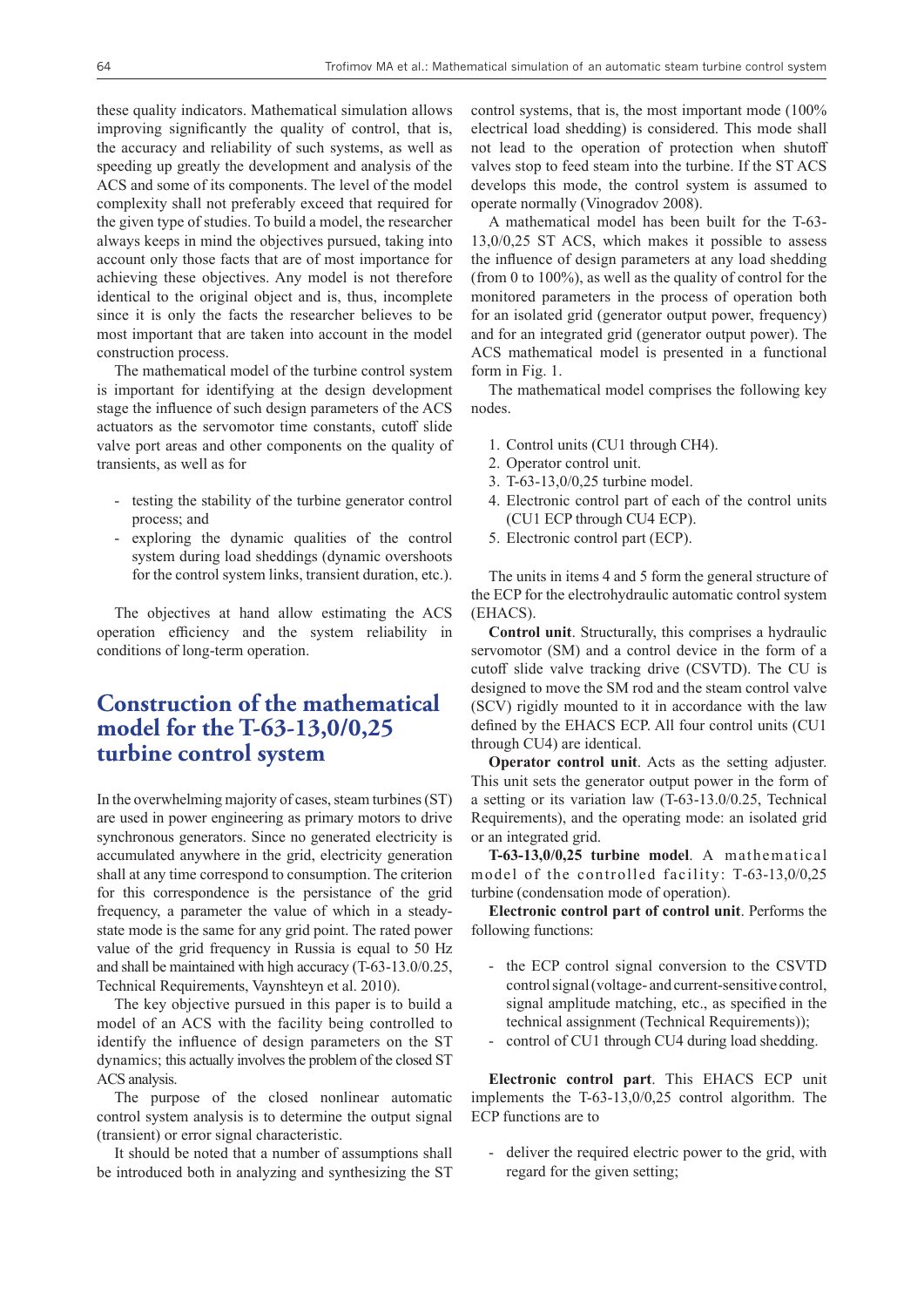

Figure 1. Functional diagram of the automatic control system for product T-63-13,0/0,25 (condensation mode).

- keep the given setting of the turbine generator electric power in the event of deviations from the rated steam parameters upstream of the turbine (integrated grid);
- keep the given setting of the turbine generator electric power in the event of deviations from the rated steam parameters upstream of the turbine (isolated grid);
- maintain the required  $T-63-13,0/0,25$  ST speed during electrical load fluctuations at the consuming end (isolated grid);
- control the turbine generator during load shedding from 0 to 100%.

**Cutoff slide valve drive control circuit**. Pulsewidth modulation (PWM) is used on an increasingly large scale in present-day electric drives to control synchronous motors, which makes it possible to use a microcontroller to feed the three-phase motor from dc sources (Vinogradov 2008). The shaft speed control for a synchronous machine is achieved by changing the feed voltage frequency. The feed voltage frequency needs to be increased to raise and reduced to lower the shaft speed. This can be achieved through a frequency converter (FC).

Structurally, an FC normally consists of the following key functional parts: a voltage rectifier (VR); power keys (PK), a PWM module.

Vector PWM is viewed as a special-purpose circuit including six high-power transistors of a three-phase converter operating in a key mode. Such converter circuit that feeds the synchronous motor has such form as shown in Fig. 2 where the following symbols are introduced: *a*,  $\neg a, b, \neg b, c, \neg c$  (logic variables for the respective PK key closing);  $u_a$ ,  $u_b$ ,  $u_c$  (phase voltages).

#### **T-63-13,0/0,25 mathematical model**

The mathematical model of T-63-13,0/0,25 is shown in Fig. 3 as a block diagram. There is no condenser in the model and the spent steam fed from the ST exhaust line enters a conventional boundary node, this having no however effect on the adequacy of the simulation results in the framework of the problem under discussion (Trofimov et al. 2013, Yegupov et al. 2014). The paper does not consider the principle of the model's operation and does not describe the model. It should be noted that simulation of disturbing impacts leading to deviations from the ST rated electric power and, in the event of an isolated grid, to the ST speed, represents rather a challenge. Actually, it is required to simulate the load both from the electric power consuming end and deviations of the steam parameters from rated values (Rutily 2004, Amosov and Panasenko 2005, Nunes et al. 2013).

Signals from CU1 through CU4 corresponding to the movement of the SM rods  $(H_{SM1}$  through  $H_{SM4}$ ) in mm, come to the inlets of four units,  $G_i = f_i(H_{SM})$  (*i* = 1, ..., 4). Signals ( $H<sub>SM1</sub>$  through  $H<sub>SM4</sub>$ ) are converted in the above units to a value that characterizes the steam flow rate through each CU. Signals 4 through 7 serve to adjust the mathematical model and reflect the loss of the steam flow through the steam control valves, SCV1 through SCV4. Signal 3 is used to select the mode of operation.

• If there is a signal (equal to 1 in the model as set by the operator from the control desk), key K2 is closed, and key K1 changes to state 2, which matches the mode of operation for an isolated grid. The monitored parameters in this are  $N_{\rm d}$  (output electric power of the turbine generator, MW), and *n* (ST speed, rpm).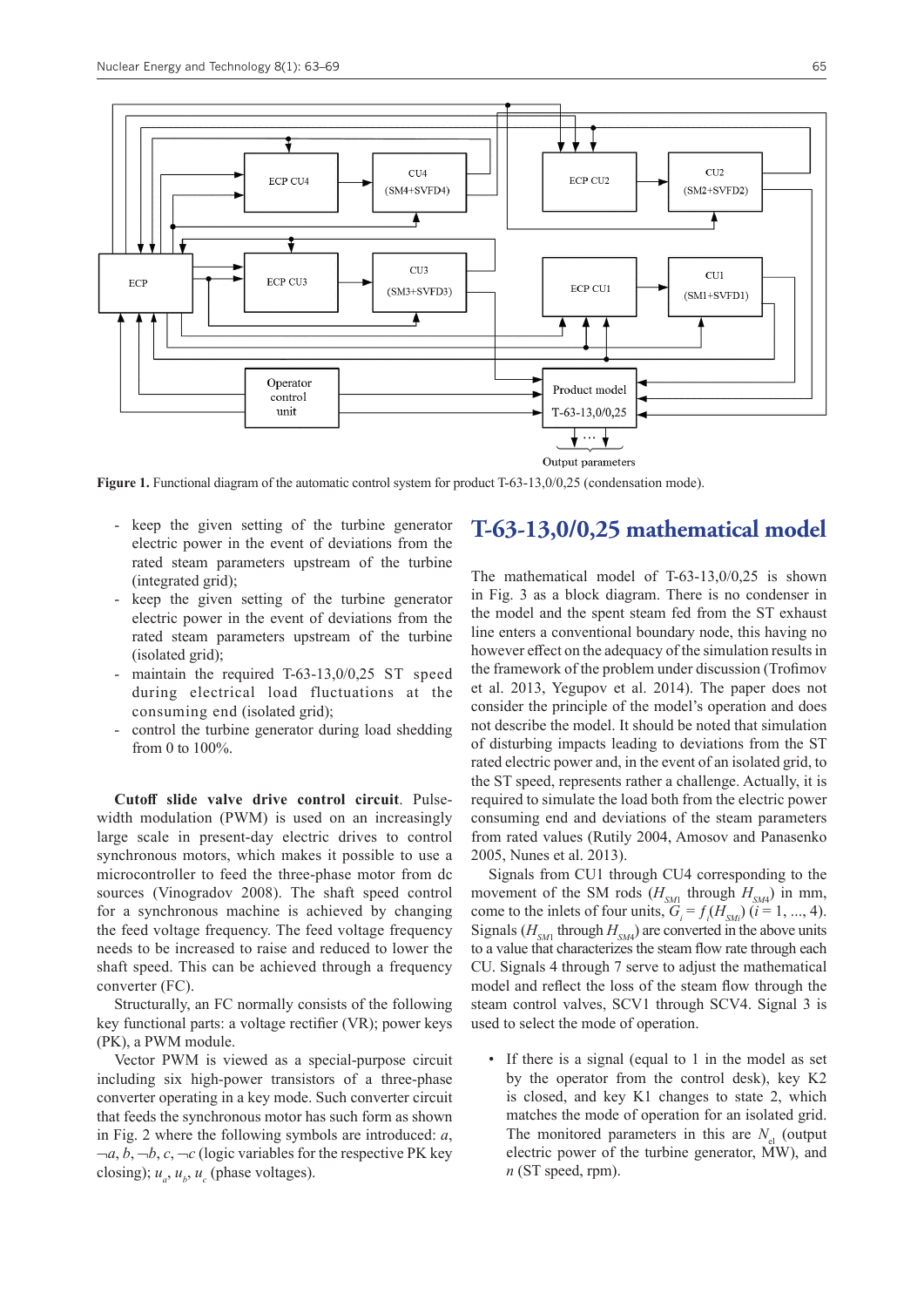

Transistor FC

**Figure 2.** ST synchronous motor feed circuit.



**Figure 3.** Т-63-13,0/0,25 block diagram.

• If there is no signal (equal to 0), K2 is opened and K1 is in state 1, while the lower branch in the circuit is off (mode of operation for an integrated grid). The monitored parameter is  $N_{\mu}$  (output electric power of the turbine generator, MW).

The complexity of simulating the disturbing impacts arising during operation both for an isolated grid and an integrated grid is noted also in [14]. To solve the problem, the proposed block diagram (see Fig. 3) presents disturbing impacts as individual inputs:  $\Delta N_{in}$  is the ST internal power disturbance (deviation of the steam parameters, etc.), and  $\Delta n$  is the ST speed disturbance (consuming-end load).

The monitored parameters are maintained through the ST steam feed control provided in the CU EHACS, the purpose of which is to control the ST steam supply during  $N_{\text{in}}$  and  $\Delta n$  fluctuations, and to provide the required steam flow to the grid with the given electric power.

#### **Mathematical model of the CU electronic control part (CU ECP)**

The functional diagram for CU1 ECP is presented in Fig. 4 (Amosov et al. 2003, Pupkov et al. 2003, Trofimov and Rogoza 2013). The mathematical model of the CU ECP consists of two components: a CU model and a CU control device (CU CD) model.

We shall discuss in brief the CU CD mathematical model and action using an example of the block diagram for the control device of control unit 1 (see Fig. 5).

The signal received at K1 indicates that this CU is on. Partial or complete load shedding leads to some of the CUs operating to close fully the steam control valves the number of which depends on the algorithm "weaved" in the ECP. As soon as there is a signal to operate for the SCV full closure, K1 is opened; the output signal from the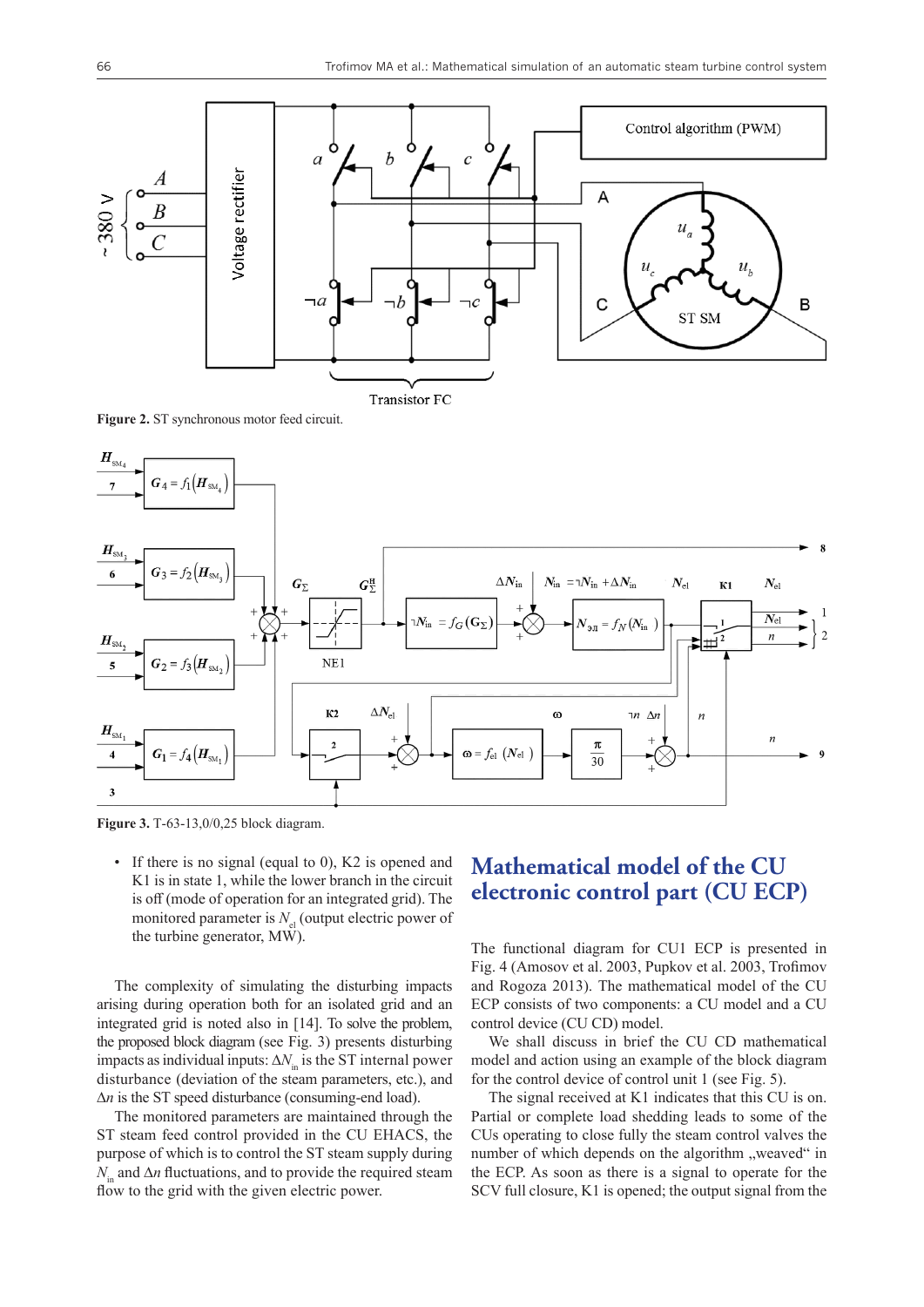

**Figure 4.** Functional diagram of the CU1 control unit with a control device (CU1 CD).



**Figure 5.** Block diagram of the control device for CU1 control unit.

CU CD in this case is defined by the setting value equal to 4 V. This setting is taken with a negative sign, which is explained by a conditional coordinate grid introduced for simplifying the CU model. The movement of the cutoff slide valve (CSV) to close is assumed to correspond to the negative input signal from the ECP and its movement to open is assumed to correspond to the positive sign. Accordingly, when the CSV moves to close, the servomotor rod protracts, this corresponding to the steam supply stoppage, and the SCV opens in the opposite case. Such assumption is connected with a peculiarity of the CU design which suggests that both SM cavities are filled and emptied in the course of control. The setting value has been determined based on the following considerations: in accordance with technical documentation (T-6313.0/0.25), the control signal received at the CSVTD varies in terms of voltage in the limits of 1 to 5 V (the variation range is 4 V). Conversion uses the same pattern if control is based on a current signal (4 to 20 mA).

Coefficients  $k_1$  and  $k_2$  are scaling coefficients (they define the cordinate grid). Coefficient  $k_2$  serves to restore the control signal received at the CSVTD in the voltage range of 1 to 5 V (multiplier).

**CU switching algorithm**. The sequence for opening the four control valves, SCV1 through SCV4, in the highpressure section (cylinder) (HPS) is implemented by respective SMs in accordance with the flow characteristic presented in Fig. 6.

It is possible to adjust the valve opening sequence and extent in the process of design and commissioning, this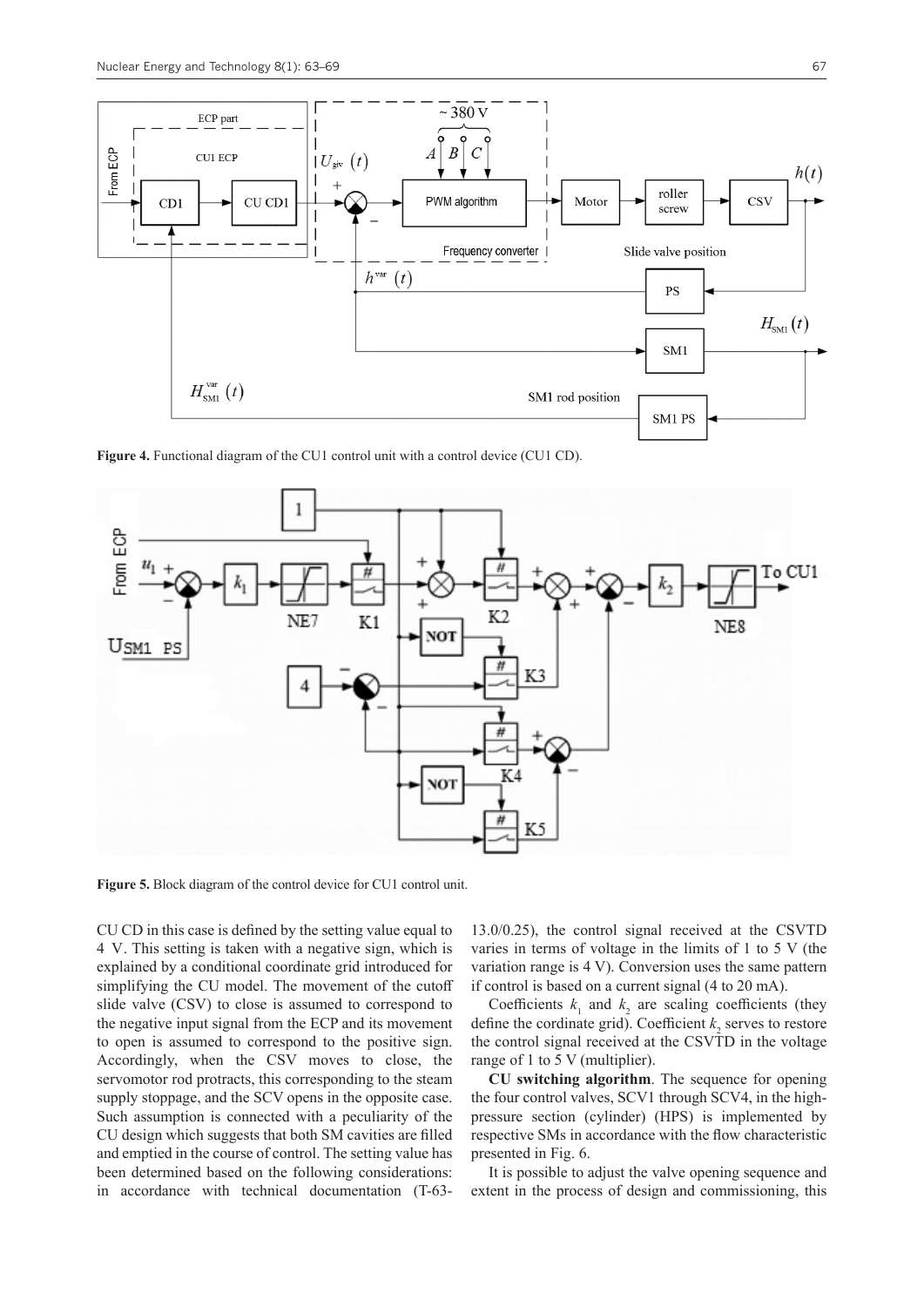

**Figure 6.** Diagrams of steam flows through the HPS control valves (SCV1 through SCV4) as a function of their strokes.

being provided by the turbine set control algorithm. This algorithm includes a program segment which supports the CU switching depending on the total steam flow to the turbine and the operator-set output electric power.

The CU switching algorithm is implemented in the model in the form of a unit referred to conventionally as the decision making box (DMB). Its functions are to

- identify active CUs for the steam feed control;
- switch on in series the CUs during the ST speedup to the required output electric power in accordance with the setting;
- connect CU1 through CU4 to the turbine control algorithm.

A full disjunctive normal form (FDNF) of the finite state automaton, a logical sequence reflecting the DMB action, was prepared based on the tabular SCV status data. Fig. 7 presents a graphic interpretation of the FDNF.

**Integration of models, construction of a generalized mathematical model of the EHACS with the controlled facility**. Integration of models is the union of the above modules and nodes in the form of a single mathematical model. Such method of consideration was

#### **References**

- Amosov A, Panasenko G (2005) Asymptotic analysis and asymptotic domain decomposition for an intergal equation of the radiative transfer type. Journal de Mathématiques Pures et Appliquées 84: 1813–1831. <https://doi.org/10.1016/j.matpur.2005.01.005>
- Amosov A, Panasenko G, Rutily B (2003) An approximate solution to the integral radiative transfer equation in an optically thick slab. C. R. Acad. Sci. Paris. Ser. Comptes Rendus Mécanique 331: 823– 828. <https://doi.org/10.1016/j.crme.2003.09.007>



**Figure 7.** Constitutional diagram of control valves, SCV1 through SCV4, in control of steam supply to the T-63-13,0/0,25 ST.

necessary to simplify the adjustment of computational patterns (Kantorovich 1948, Marchuk and Agoshkov 1981, Kazantsev 2009, D'Almeida et al. 2013).

The EHACS mathematical model (Kornyushin et al. 2015) comprises

- mathematical models of the ACS actuators  $(CU1 -$ CU4 models and the T-63-13,0/0,25 model);
- a mathematical model of the ECP (ECP CD, DMB and the turbine control algorithm);
- a model of disturbing impacts  $(\Delta n)$  for the ST speed;  $\Delta N$ <sub>in</sub> for the ST internal power).

#### **Conclusion**

The developed mathematical model of the steam turbine automatic control system makes it possible to take into account different disturbing impacts in the process of the turbine testing and operation. The control system with single steam extraction in the T-63-13,0/0,25 ST has been designed as coupled and standalone, that is each of the two meters for the controlled turbine parameters acts for both steam distribution systems such that the deviation of one of the controlled parameters would not lead to disturbances in another.

- D'Almeida FD, Ahues M, Fernandes R (2013) Errors and grids for projected weakly singular integral equations. International Journal of Pure and Applied Mathematics 89(2): 203–213. [https://doi.](https://doi.org/10.12732/ijpam.v89i2.6) [org/10.12732/ijpam.v89i2.6](https://doi.org/10.12732/ijpam.v89i2.6)
- Kantorovich LV (1948) Functional analysis and applied mathematics. Uspekhi matematicheskikh nauk 3(6(28)): 89–185. [in Russian]
- Kazantsev AA (2009) A turbine stage model. Izvestiya vysshikh uchebnykh zavedeniy. Yadernaya energetika 3: 208–216. [https://](https://static.nuclear-power-engineering.ru/journals/2009/03.pdf)